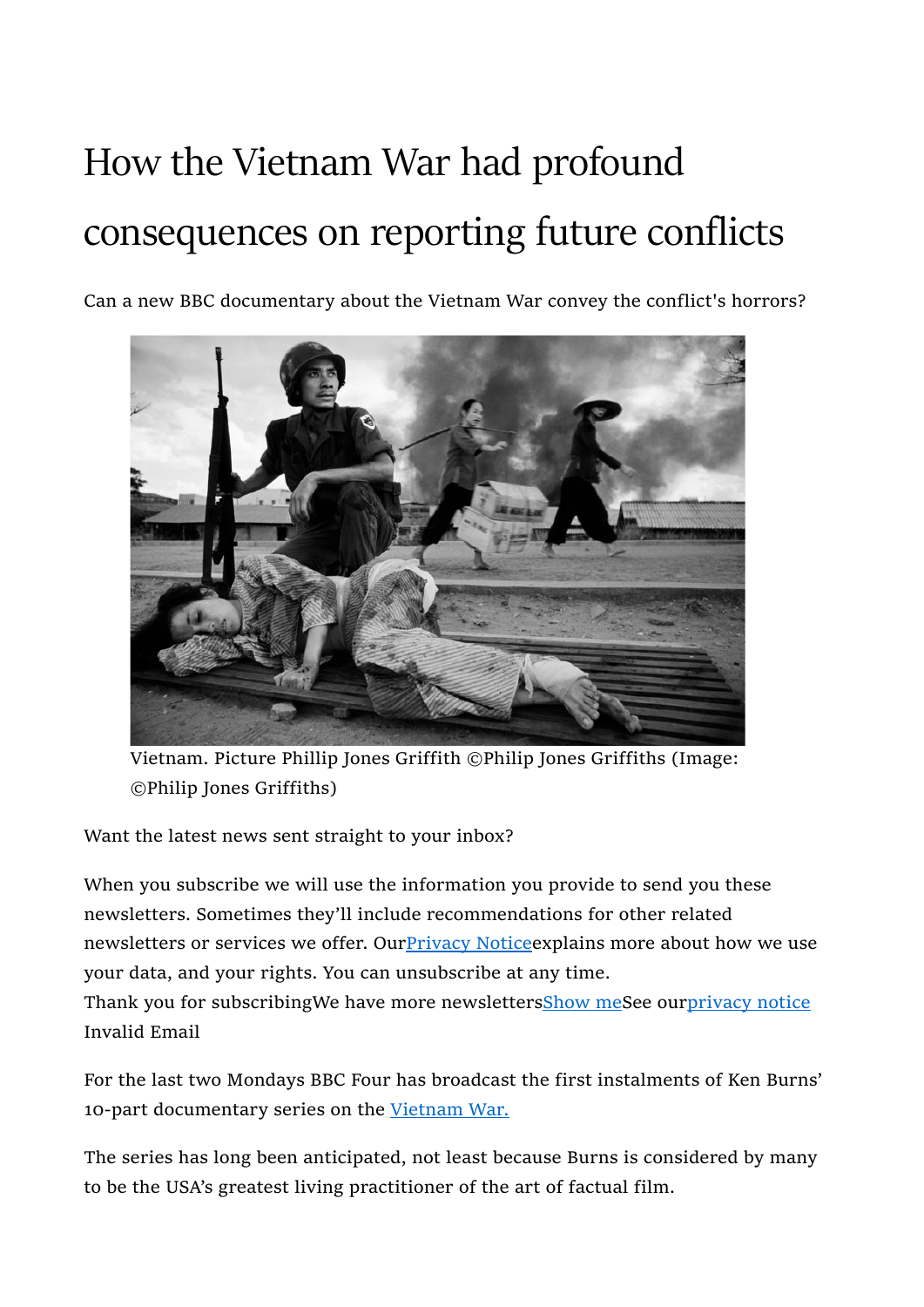Indeed, his 1990 series on the American Civil War has been lauded as the country's finest documentary and was the recipient of dozens of awards including two Emmys and two Grammys.

Initial reviews of The Vietnam War have generally been positive.

In the Guardian, Mark Lawson wrote that the series was, along with Burns' other work, a broadasting event "that will stand for ever in the history of TV", while in the Times Chris Bennon said: "This is serious telly. An exhaustive, intellectual series… worth every penny spent in the archives".

There are dissenting voices, though.

Nick Turse, an expert on foreign policy and author of several books including Kill Anything That Moves: The Real American War in Vietnam, states that Burns (and longterm co director Lynn Novick) gloss over the devastating Vietnamese civilian death toll at the hands of US forces.

John Pilger, the journalist, author and campaigner noted for his relentless criticism of US imperialism who reported on the war itself, wrote that the first episode was a jumble of "unexplained interviewees, ineptly cut archive and maudlin American battlefield sequences".

For Pilger, the tragedy was in the mass killings which were not news and do not feature (as yet) in Burns' narrative.

Having not yet seen the series in its entirety, I cannot common on the validities of the criticisms. But it should be noted that any television documentary which purports to be as serious as The Vietnam War cannot a simply be a retelling of facts, whether we want it to be or not.

Documentaries are broadcasting constructs manufactured to lead the audience into positions of, say, sympathy or disapproval. A real-life source may be identified and tell his or her tale, but the information imparted may be inaccurate. What we get is a partial retelling of a story instilled with the value judgements of its creators.

That is not to say that such documentaries are mere propaganda.

Film-maker JR Martin has highlighted the difference between propaganda films and documentaries, stating that "advocacy documentary" is open about its subject matter and explores the issues around that topic. Propaganda, on the other hand, obscures its true intent, presenting falsehood as non-fiction.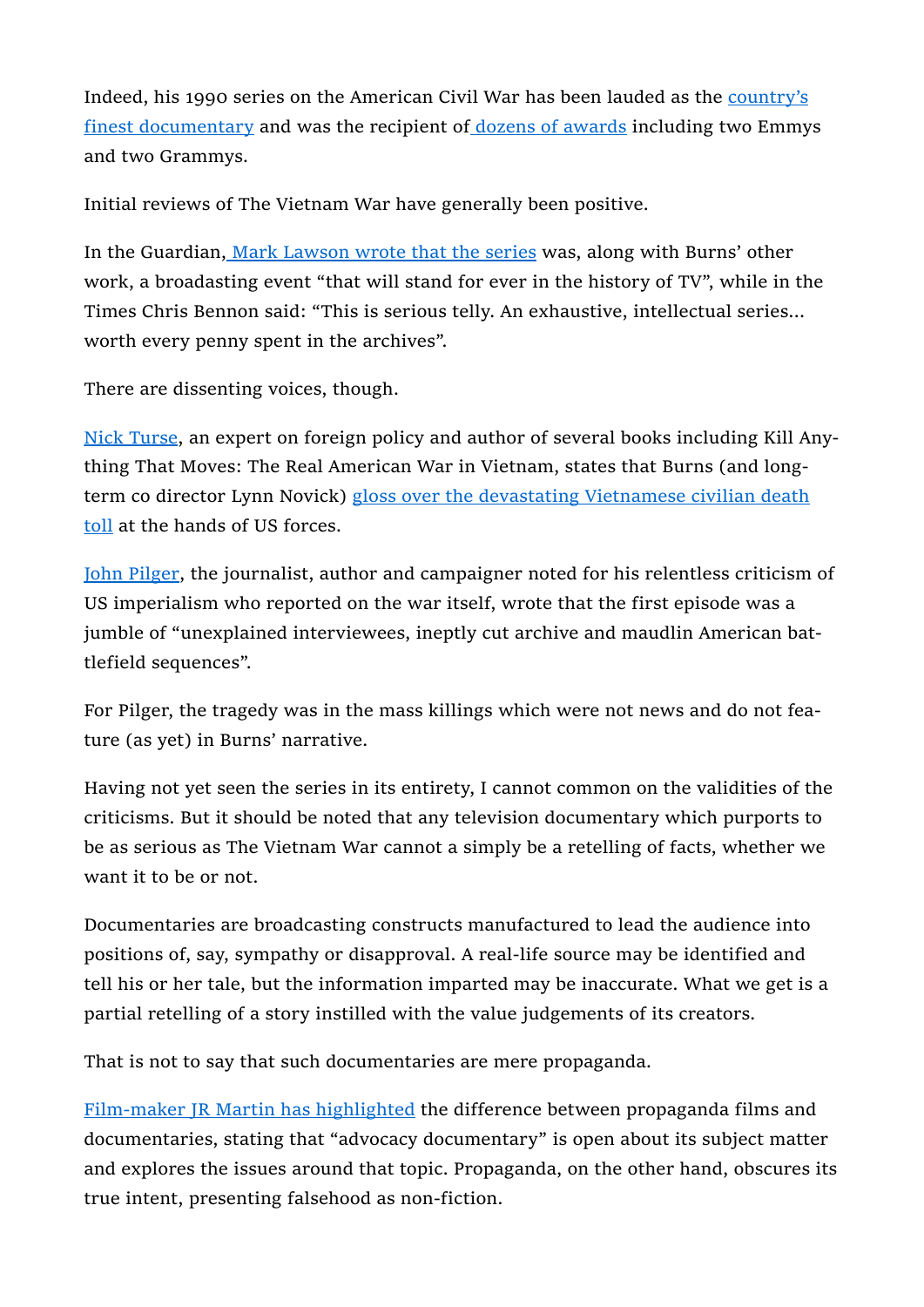But while the jury should remain out on the greatness or otherwise of The Vietnam War, there is no denying that the war itself has a particular place in US cultural history.

The conflict is popularly known as the first "television war" in the sense that it was the first where television cameras reported directly from the areas of fighting.

The impact of this is difficult for us to now to comprehend, but imagine the sitting rooms of the United States when images of wounded and dead American soldiers were appearing on bright new colour TV sets.

For the most part there was no military censorship and no requirement to see news reports before they were filed, so audiences were confronted with the hideous reality of warfare.

Added to this, pictures of embassies under attack and apparent US weakness directly challenged the official line from the government and military which suggested victory was imminent.

As a matter of fact, the first television war has had profound consequences for the reporting of future conflicts.

The US government sought to shift the blame for its withdrawal from Vietnam in 1975 and in the Falklands War of 1982 the Thatcher government was determined that television cameras would be nowhere on the battlefields.

As a result we are able to say that in 1982, despite the birth of satellite technology and the ability to broadcast live from the theatre of war, we saw the most poorly reported conflict since the Crimean war of 1854-56. Indeed, the Falklands War was in many ways a war of a different era – with no British television pictures for 54 of the 74 days the conflict lasted.

But even if the Vietnam War was the first war to be covered on television, it's fair to say that it is remembered in the West for the power of the single image. The utterly shocking photograph of naked nine-year-old Phan Thi Kim Phuc screaming in the aftermath of a napalm attack remains the defining image of the Vietnam War and perhaps of all wars.

But as David Campbell, director of communications and engagement at the World Press Photo Foundation, asserts, many of the visual icons we now associate with the war – that is to say the work of Philip Jones Griffiths, Don McCullin and others – were